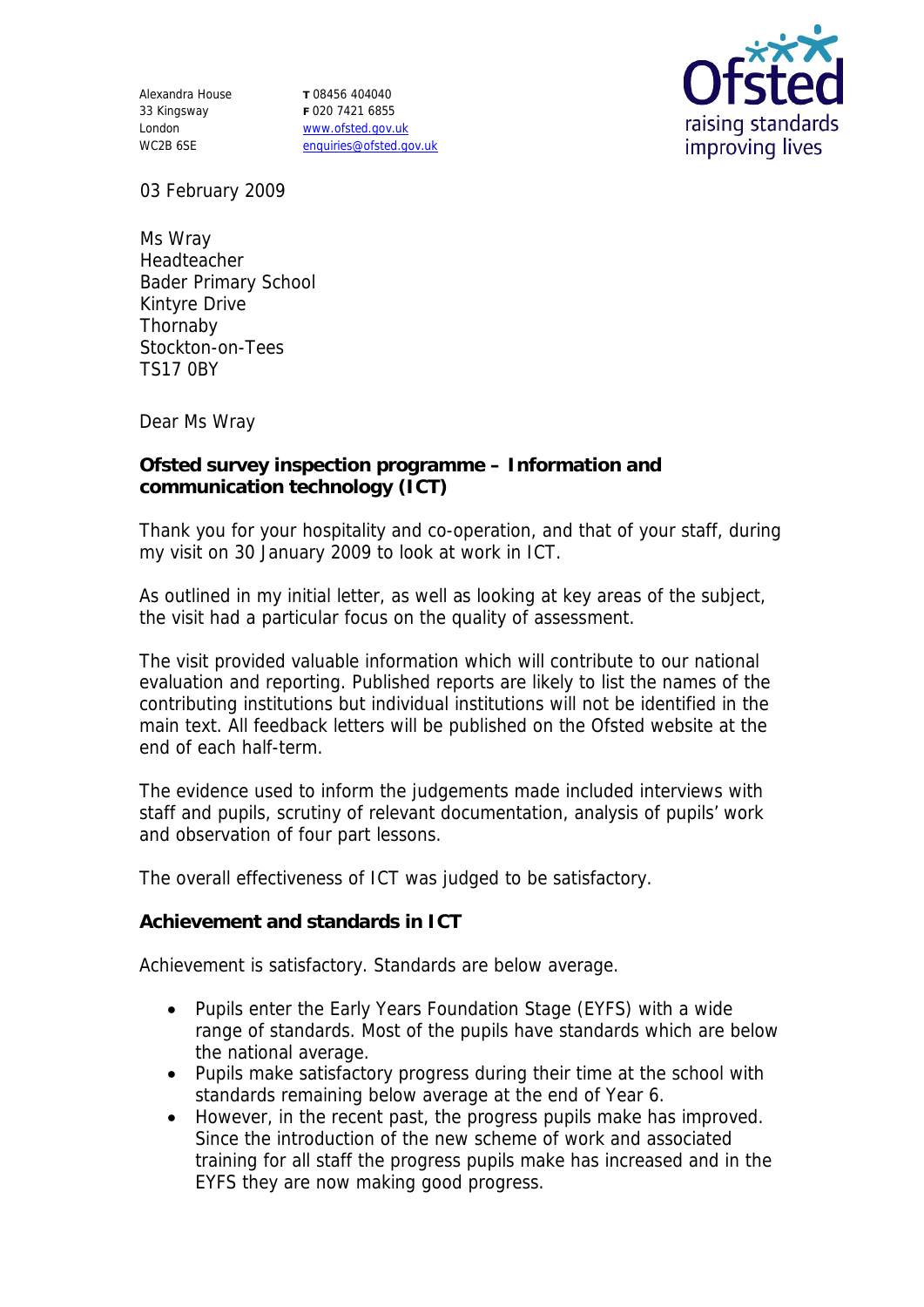- In the EYFS pupils are able to use a variety of new technologies. These include digital cameras, interactive whiteboards and sound recorders. The pupils confidently use the resources.
- Pupils were well behaved when they used new technologies. In the EYFS pupils worked collaboratively to develop their skills, they took turns to use the interactive whiteboard and the sound recorders. All the pupils spoken to said they were motivated when they used ICT. Year 2 pupils were very enthusiastic about the work they had completed on controlling devices using computers.
- Pupils who were spoken to were fully aware of how to keep themselves safe when using new technologies. Their knowledge and understanding of this is supported through work done in lessons. You also ensure that pupils stay safe with a comprehensive, yet flexible, internet filtering system.
- The pupils with learning difficulties and/or disabilities are supported well in classrooms. The work planned is appropriately adapted to their needs for them and they make the same satisfactory progress as their peers.

**Quality of teaching and learning of ICT**

Teaching and learning are good.

- In all lessons seen the use of new technologies supported the learning of the pupils. However in a few lessons opportunities were missed to use new technologies to reinforce the pupils' learning. This meant, in a small number of lessons that the progress pupils made was satisfactory rather than good.
- In all lessons there was a good working relationship between the members of staff and the pupils.
- Pupils are able to confidently use a variety of resources in their lessons including voting pads to test their understanding of spelling, interactive white boards, video cameras and robots. The use of these new technologies enhanced the pupils' learning.
- In all lessons the use of new technologies motivated the pupils. This meant that they were attentive. They were also prepared to listen to each other and the members of staff.
- Members of staff are confident users of new technologies. Some are involved, through the Advanced Skills Teacher route, with the Local Authority, to develop ICT in your school and other schools.
- Pupils use ICT to produce good quality films of the presentations they have made to the school to demonstrate what they have learnt. The use of video in 'golden time' allowed the pupils to review their learning and how they could make their work better. Some pupils are involved in creating animation projects, producing excellent short films with selfwritten scripts and home-produced characters.

**Quality of the curriculum for ICT**

The curriculum is good.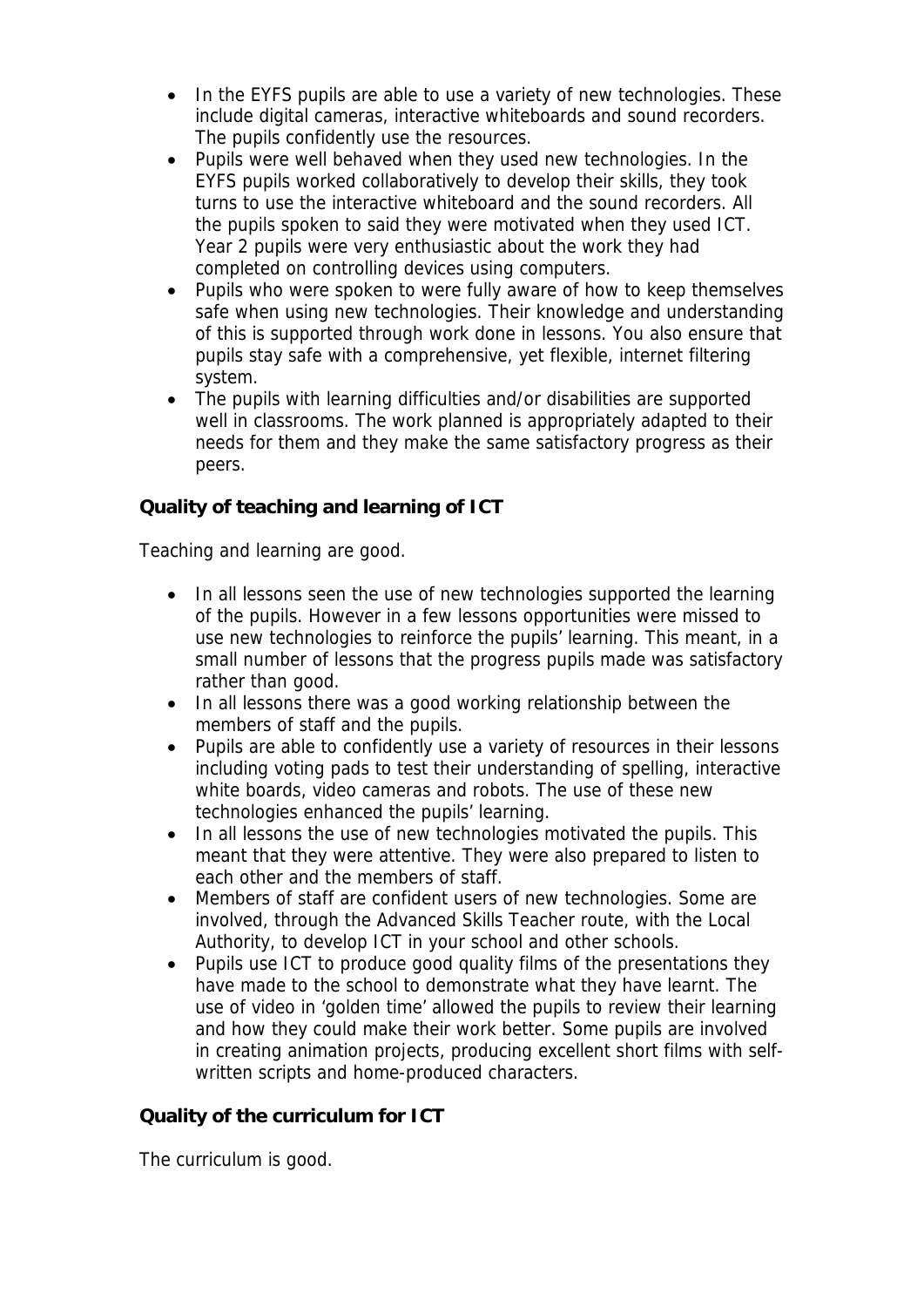- All aspects of the statutory ICT National Curriculum are comprehensively covered.
- The planning of work ensures that all the pupils are able to make progress in terms of their ICT capability. The planning includes work related to the needs and interests of the pupils.
- The use of ICT across the school is planned and ensures that the use of ICT is embedded into all subjects. This supports the pupils' learning.
- ICT is also used to develop the pupils' creative ability. This is particularly so in 'golden time' when pupils are able to use the computers to create their own music. When spoken to they were confidently able to discuss what they had done and why they had done it.

**Leadership and management of ICT**

Leadership and management are good.

- You have a clear vision for ICT and the development of ICT has been a high priority for the school. You now want to use ICT to enable the pupils to experience the world. You also want the pupils to use ICT at home. The pupils understand this vision, particularly Year 6, and they are becoming more frequent users of the schools' learning platform. With this vision in mind you are working with parents to ensure that pupils have access to ICT in their homes. This has involved parents and their children in joint training sessions.
- You have introduced an electronic registration system to monitor attendance more effectively.
- ICT provision has increased considerably in the recent past. As the provision has improved you have provided a comprehensive training programme for all staff. This has improved their confidence and ability to use ICT. All members of staff have performance management targets linked to ICT. These targets are also linked to the school improvement plan.
- The ICT co-ordinator interviews pupils to ascertain their views on ICT. These interviews generate areas for development. However the areas for development are not specifically highlighted in the ICT development plan. The plan is more a list of tasks and does not link specifically to improved outcomes for pupils. However the impact of strategies to tackle the areas for development can be seen in lessons.

**Use of Assessment** 

The use of assessment is satisfactory.

- The scheme of work used includes comprehensive assessment sheets. These sheets are linked to the ICT National Curriculum levels and what the pupils should be completing in the year they are in, the year above and the year below.
- The assessment sheets are used by all members of staff. They have been in place for two years. The sheets clearly show the progress each child and pupil is making and what their target level is.